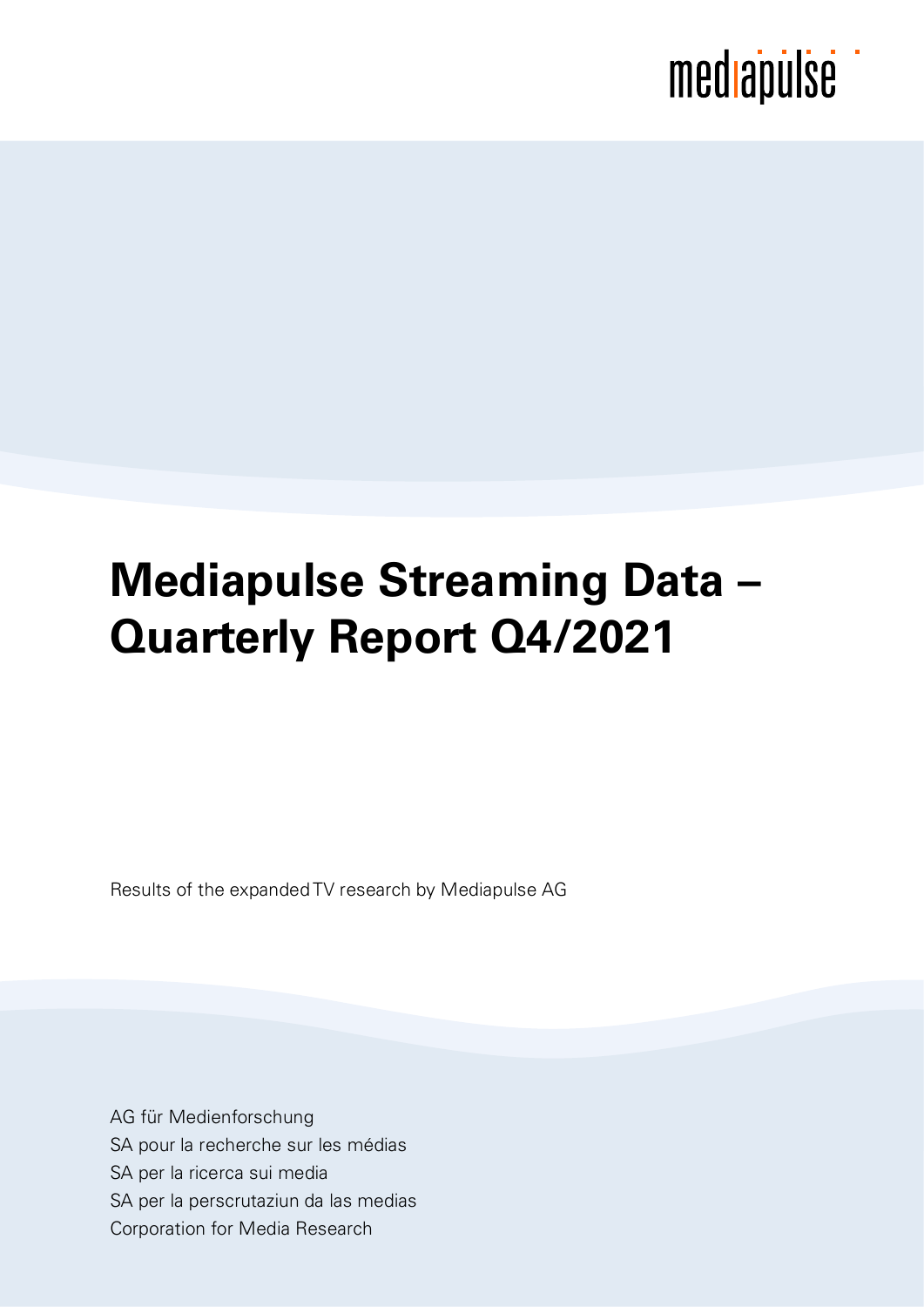

### **1. Introduction**

With the enhancement of its TV measurement system, Mediapulse AG is pursuing the goal of providing the Swiss TV market with an independent, cross-platform and comparable database with which the consumption of television and other video offerings can be uniformly quantified and continuously monitored. This expanded measurement system has been in place since the beginning of 2021, with Kantar Switzerland playing a major role in its development and implementation. The first results were published in the form of quarterly reports from April 2021. The following Report on the fourth quarter of 2021 is a continuation of this publication.

Like the previous publications, the current report aims to quantify the distribution and consumption of relevant video and streaming platforms and to compare them with the corresponding performance data for TV consumption. While this was done in the first two quarterly reports on the basis of total values, the report for the third quarter also provided breakdowns of the reach values according to the target group characteristics age and gender for the first time. The latest edition of the Mediapulse Streaming Data continues this trend and includes a differentiation of streaming usage by end device.

We have not included information on the methodological basis of the Mediapulse Streaming Data. Please refer to the corresponding explanations in the first [Quarterly Report](https://www.mediapulse.ch/weiterentwicklung/news-mediapulse-streaming-data/) as well as to the [Factsheet](https://www.mediapulse.ch/wp-content/uploads/2021/05/210518_01_Steckbrief_OTV_SD.pdf) on the expansion of Mediapulse TV research (available in German [www.mediapulse.ch\)](https://www.mediapulse.ch/wp-content/uploads/2021/05/210518_01_Steckbrief_OTV_SD.pdf). For the sake of better comprehensibility of the results, however, the following chapter will once again make clear which media formats are covered by Mediapulse Streaming Data under what limitations and what performance data is involved.

### **2. Media categories and performance data**

The Mediapulse Streaming Data survey is based on the same framework that is currently used for TV research. This results in two important limitations:

- Firstly, the figures refer to the TV universe, i.e. they are representative of persons aged three or over in private households with at least one operational TV set. This is true for a good 90 percent of all Swiss households.
- Secondly, existing TV research only captures television use within the home. This at-home focus was also adopted in the following for the reported consumption data of the non-TV offerings, i.e. their use outside the home is not considered.

Under these two current limitations, the Mediapulse Streaming Data maps the consumption of three different categories of media offerings:

- The first category includes the international video and streaming platforms and thus represents streaming data in the narrower sense. Currently, the five services most relevant to Switzerland are being surveyed: YouTube as the leading video platform, plus the streaming services Netflix, Disney+, Amazon Prime and AppleTV+. The consumption of these services on all suitable end devices in the household is logged.
- The second category is the linear and time-shifted use of TV offerings on all TV sets in the household (TV@Big Screen). This corresponds to the scope of current TV research, in which a measurement technology based on the audio matching method is used, enabling it to cover all TV distribution vectors (IPTV, cable, satellite, OTT, DTT).
- The third category is the linear and time-shifted use of TV offerings on small-screen devices, i.e. on PCs (desktop, laptop), tablets and smartphones (TV@Small Screen). In the current state of the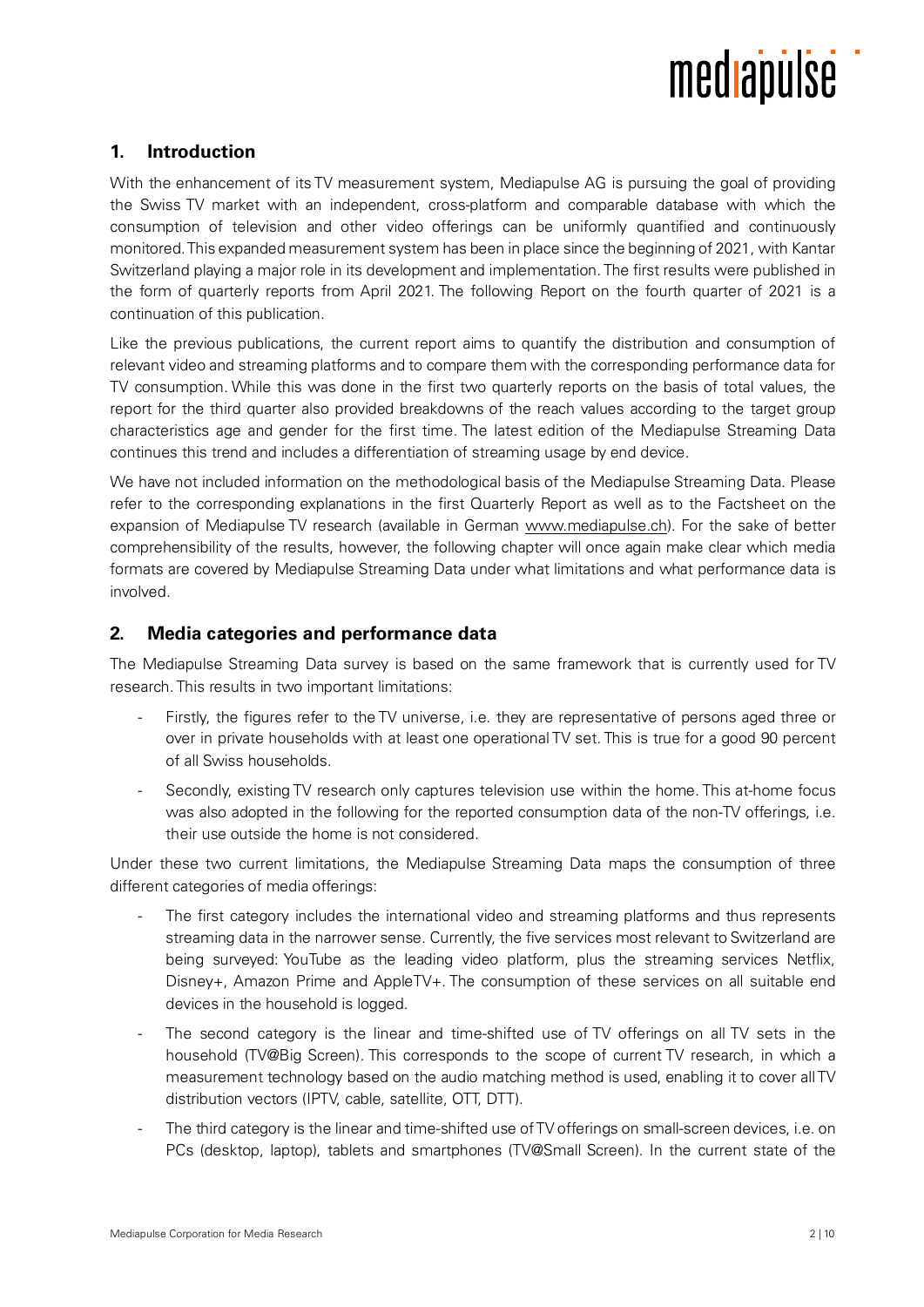

expansion of research, this category includes the most relevant web TV or OTT offerings for Switzerland from blue, Quickline, Teleboy, UPC, Wilmaa and Zattoo. An extension of this category to include the proprietary offerings of the TV stations is planned for the next phase of expansion.

Figure 1 provides an overview of the three categories described above and highlights another difference between the formats: only the existing TV research is able to take the consumption measured and break it down by station and programme. In the other two categories, only the consumption of the respective platforms is quantified. However, this distinction is irrelevant for the platform-level comparison that this Report seeks to facilitate.

### Figure 1: Overview of the designated broadcast categories

| <b>Categories</b>      | <b>Description</b>                                                                                                                                          | <b>Devices</b> | Level                                                  | Period                             |
|------------------------|-------------------------------------------------------------------------------------------------------------------------------------------------------------|----------------|--------------------------------------------------------|------------------------------------|
| TV@Big Screen          | Linear and time-shifted consumption of TV channels on<br>TV sets via IPTV, cable, satellite, OTT                                                            | TV sets        | Offering                                               | 1 January –<br>31 December<br>2021 |
| <b>TV@Small Screen</b> | Linear and time-shifted use of TV channels via blue TV<br>Air, UPC, Quickline, Teleboy, Wilmaa and Zattoo on PC<br>(desktop, laptop), tablet and smartphone |                | Small-screen<br>Platform<br>devices/<br>Mobile devices |                                    |
| YouTube                |                                                                                                                                                             |                |                                                        |                                    |
| <b>Netflix</b>         |                                                                                                                                                             |                |                                                        | 1 Januarv –                        |
| Disney+                | Consumption of the platforms on TV set, PC (desktop,<br>laptop), tablet and smartphone                                                                      | All<br>Screens | Platform                                               | 31 December                        |
| <b>Amazon Prime</b>    |                                                                                                                                                             |                |                                                        | 2021                               |
| Apple TV+              |                                                                                                                                                             |                |                                                        |                                    |

TV and Non-TV Offerings / Big Screen and Small Screen

#### mediabülse

In order to quantify the users and consumption of these three broadcast categories and compare them with each other, three key parameters of TV research are used. These are the Daily Reach averaged over the respective measurement period as a measure of the size of the audience and the Viewing Time and Exposure Time as two different ways of measuring the scope of consumption. Figure 2 provides an overview of the three variables.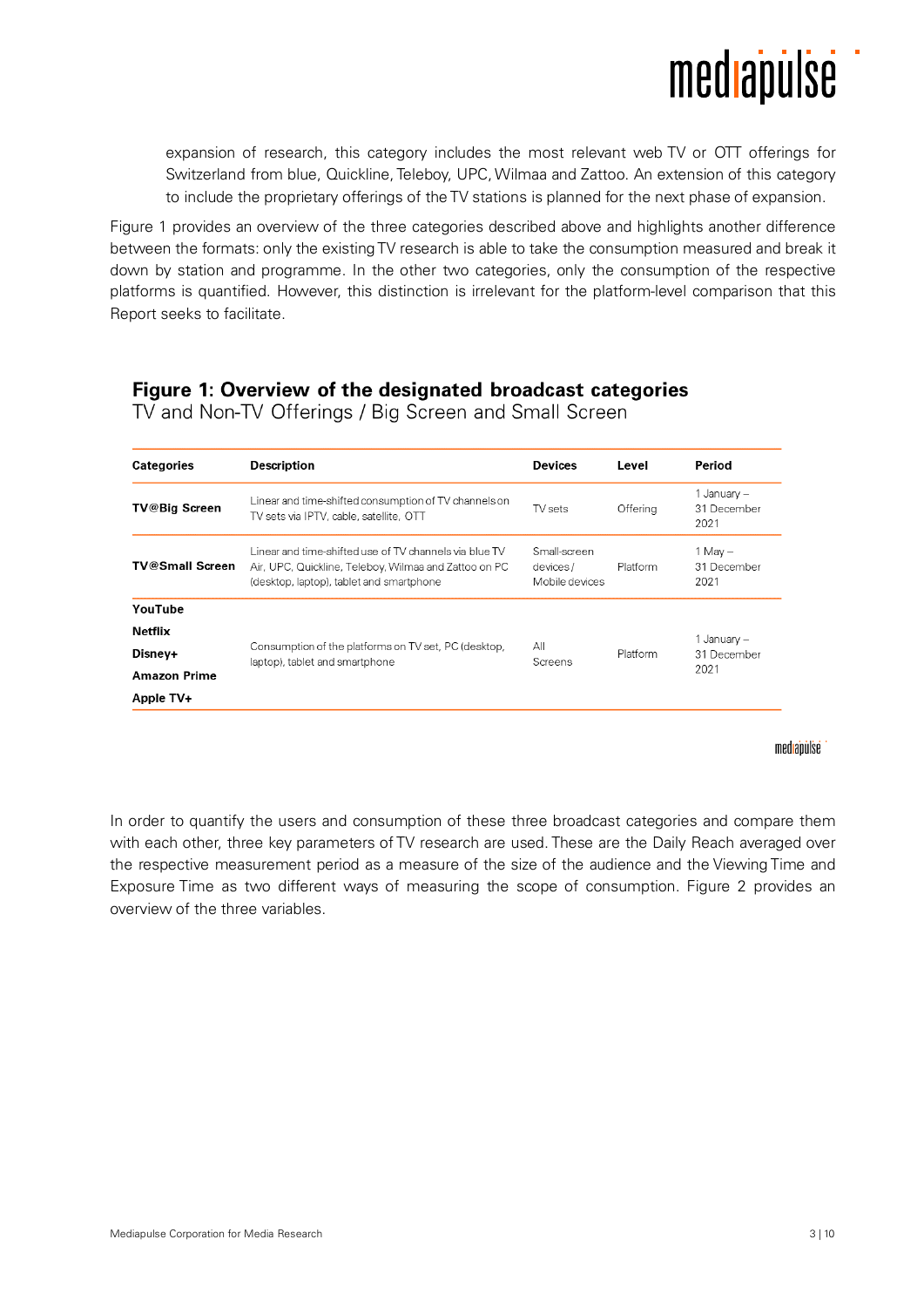

### Figure 2: Overview of the reported performance data

User and consumption information

| Performance data        | Description                                                                                       | Figures in |
|-------------------------|---------------------------------------------------------------------------------------------------|------------|
| Daily or Net Reach (NR) | Percentage of people within a target group who have consumed an<br>offering at least once per day | Percent    |
| Exposure time (ET)      | Average daily consumption time of all consumers of an offering on<br>that day                     | Minutes    |
| Viewing time (VT)       | Average daily consumption time of all persons in the given universe                               | Minutes    |
|                         |                                                                                                   |            |

mediapulse

### **3. Results**

The presentation of the results follows the three parameters: Net Reach, Exposure Time and Viewing Time. The focus lies on the figures for the fourth quarter of 2021. Where possible and appropriate, comparisons are made with the findings of the first three quarters. All figures refer to the TV universe and thus to persons aged three years and older in Swiss private households with at least one TV set.

### *3.1. Total reach*

With the data for the fourth quarter, Mediapulse Streaming Data is now available for a complete calendar year. The diagram (Figure 3) shows that the relative proportions between the different media formats are very stable throughout the year. The majority of viewers at any time of the year watch classic television, almost exclusively on a classic television set. The YouTube video platform and the Netflix streaming provider also achieve relevant audience proportions. In comparison, the other streaming platforms Disney+, Amazon Prime or AppleTV+ reach only very few people, which is why they are no longer taken into account in the further data evaluations.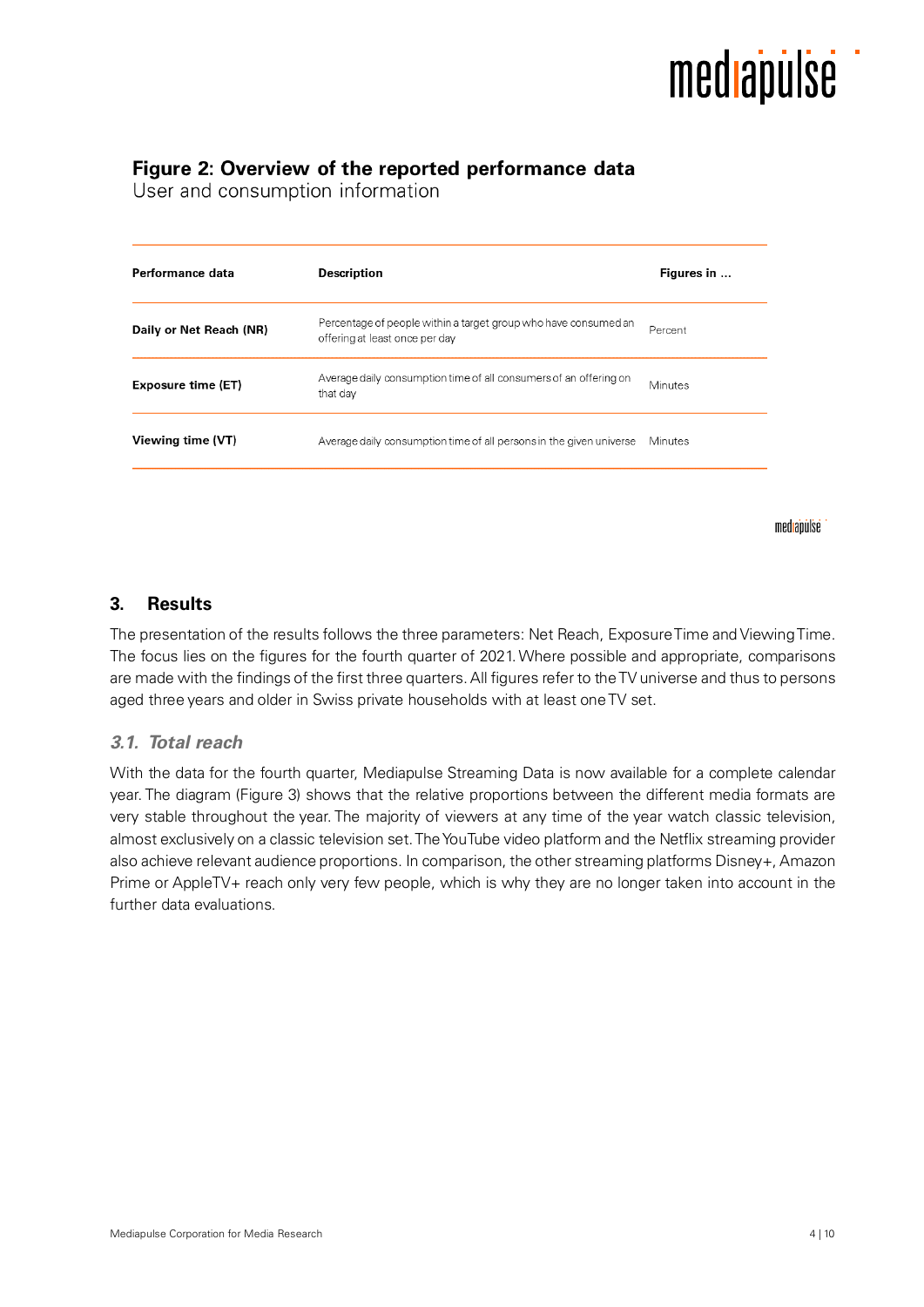

### Figure 3: Daily reach per quarter in percent

Whole of Switzerland

While the proportions hardly change over the course of the year, the reach achieved by YouTube and Netflix follows the seasonal pattern that has also been empirically demonstrated extensively for TV consumption. In both cases, the largest reach is achieved at the beginning of the year. The reach then drops gradually, bottoming out in the holiday months and then rising again until the pre-Christmas period. The parallel reach trends between TV, YouTube and Netflix can be observed down to the micro level by illustrating (Figure 4) the course of daily reaches over the fourth quarter. The differences that can be identified here are, on the one hand, that the typical TV usage peaks at the weekend are more noticeable with Netflix than with YouTube. On the other hand, the demand for YouTube content seems to be somewhat lower during the Christmas season.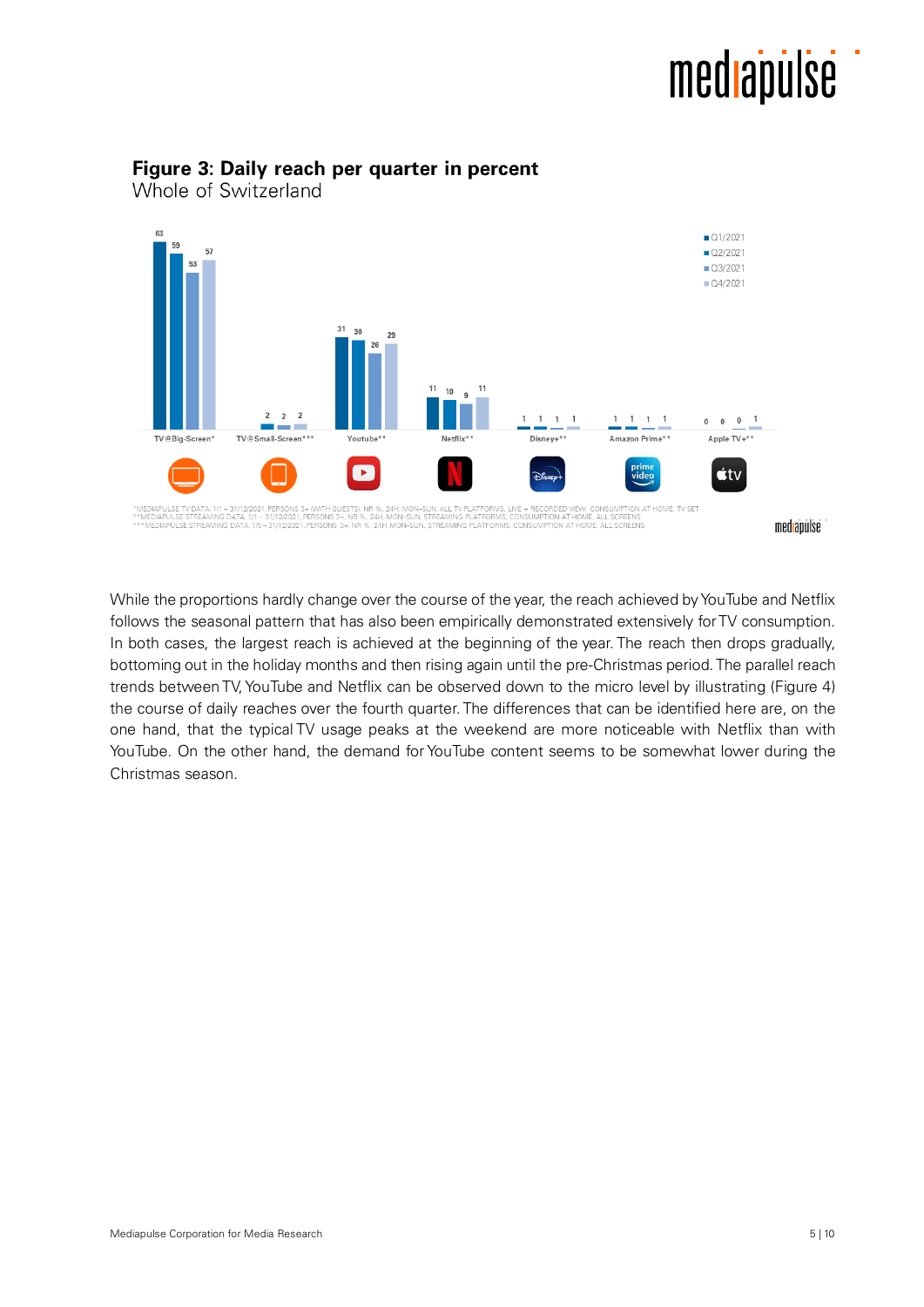

### Figure 4: Daily reach on a quarterly basis in percent

### *3.2. Reach based on language regions, target groups and end devices*

Looking at the reach values not only globally but broken down into various subgroups, TV and Netflix appear to be more closely related than TV and YouTube or YouTube and Netflix. In a language-regional comparison, the Italian-speaking part of Switzerland is significantly above the national average for TV and Netflix than for YouTube (Figure 5). TV and Netflix are slightly more popular with women than with men, while YouTube appeals more to men than to women (Figure 6). And finally, TV and Netflix reach their audience primarily on the classic TV set, while YouTube is mostly watched at home on small screen devices (Figure 7).

It is only when focusing on the reach in different age groups that the parallelism between TV and Netflix ends. While TV achieves its reach peaks in the target groups aged 40 and over, Netflix is popular above average in the age groups from 15 to 39. A cautious interpretation of this could be a complementary relationship or a division of labour between the two media formats. In contrast, YouTube is equally popular among the different age groups. The older population's greater affinity for TV does not mean, however, that television no longer reaches the young target groups. Conversely, it is true that the TV offerings reach more people in all age groups than the two streaming competitors in the fourth quarter of 2021. The only exception is the 15-29 age group, among whom YouTube has the highest consumption.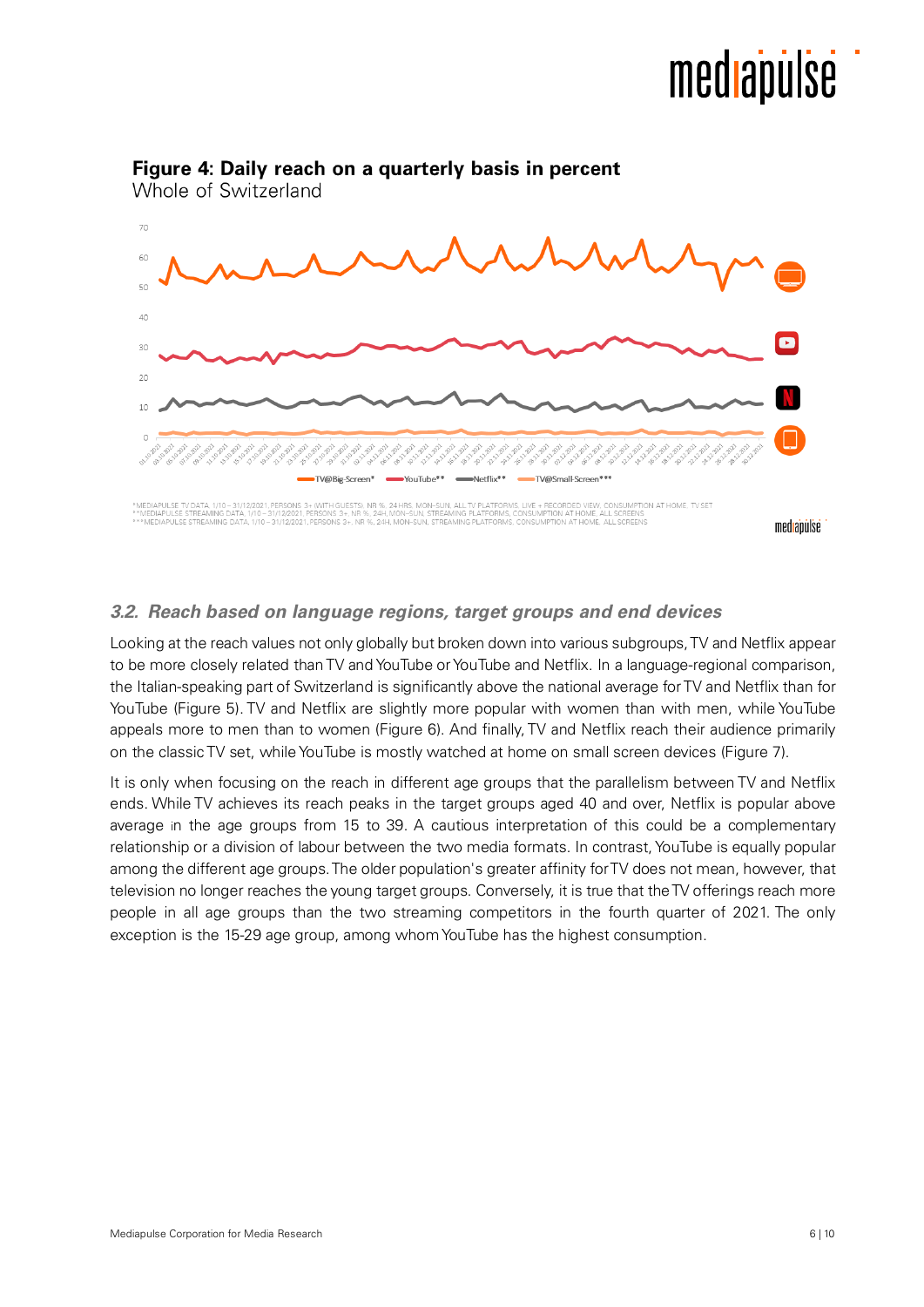

### Figure 5: Daily reach by language region in percent Whole of Switzerland and language regions

|                                        | TV@Big-Screen* | TV@Small-Screen***       | YouTube** | Netflix** |
|----------------------------------------|----------------|--------------------------|-----------|-----------|
| German-speaking<br><b>Switzerland</b>  | 57             | 2                        | 29        | 11        |
| <b>French-speaking</b><br>Switzerland  | 56             | $\overline{2}$           | 29        | 12        |
| Italian-speaking<br><b>Switzerland</b> | 67             | $\overline{4}$           | 30        | 15        |
| Whole of<br>Switzerland                | 57             | $\overline{2}$           | 29        | 11        |
|                                        |                | $\overline{\phantom{a}}$ | $\bullet$ |           |

\*MEDIAPULSE TVDATA, 1/10–31/12/2021, PERSONS 3+ (WITH GUESTS), NR %, 24 HRS, MON-SUN, ALL TV PLATFORMS, LIVE + RECORDED VIEW, CONSUMPTION AT HOME, TV SET<br>\*\*MEDIAPULSE STREAMING DATA, 1/10–31/12/2021, PERSONS 3+, NR %, 24H,

mediapülse

### Figure 6: Daily reach by age and gender in percent<br>Whole of Switzerland

|                 | TV@Big-Screen* | YouTube**             | Netflix** |
|-----------------|----------------|-----------------------|-----------|
| $3 - 14$ years  | 37             | 22                    | 12        |
| $15 - 29$ years | 24             | 33                    | 18        |
| $30 - 39$ years | 51             | 34                    | 17        |
| $40 - 49$ years | 60             | 37                    | 14        |
| $50 - 59$ years | 71             | 28                    | 9         |
| above 60 years  | 83             | 22                    | 3         |
| Female          | 58             | 28                    | 12        |
| Male            | 56             | 30                    | 11        |
|                 |                | $\blacktriangleright$ |           |
|                 |                |                       |           |

\*MEDIAPULSE TV DATA, 1/10 – 31/12/2021, PERSONS 3+ (WITH GUESTS), NR, 24H, MON-SUN, ALL TV PLATFORMS, LIVE + RECORDED VIEW, CONSUMPTION AT HOME, TV SET<br>\*\*MEDIAPULSE STREAMING DATA, 1/10 – 31/12/2021, PERSONS 3+, NR, 24H, M

mediapulse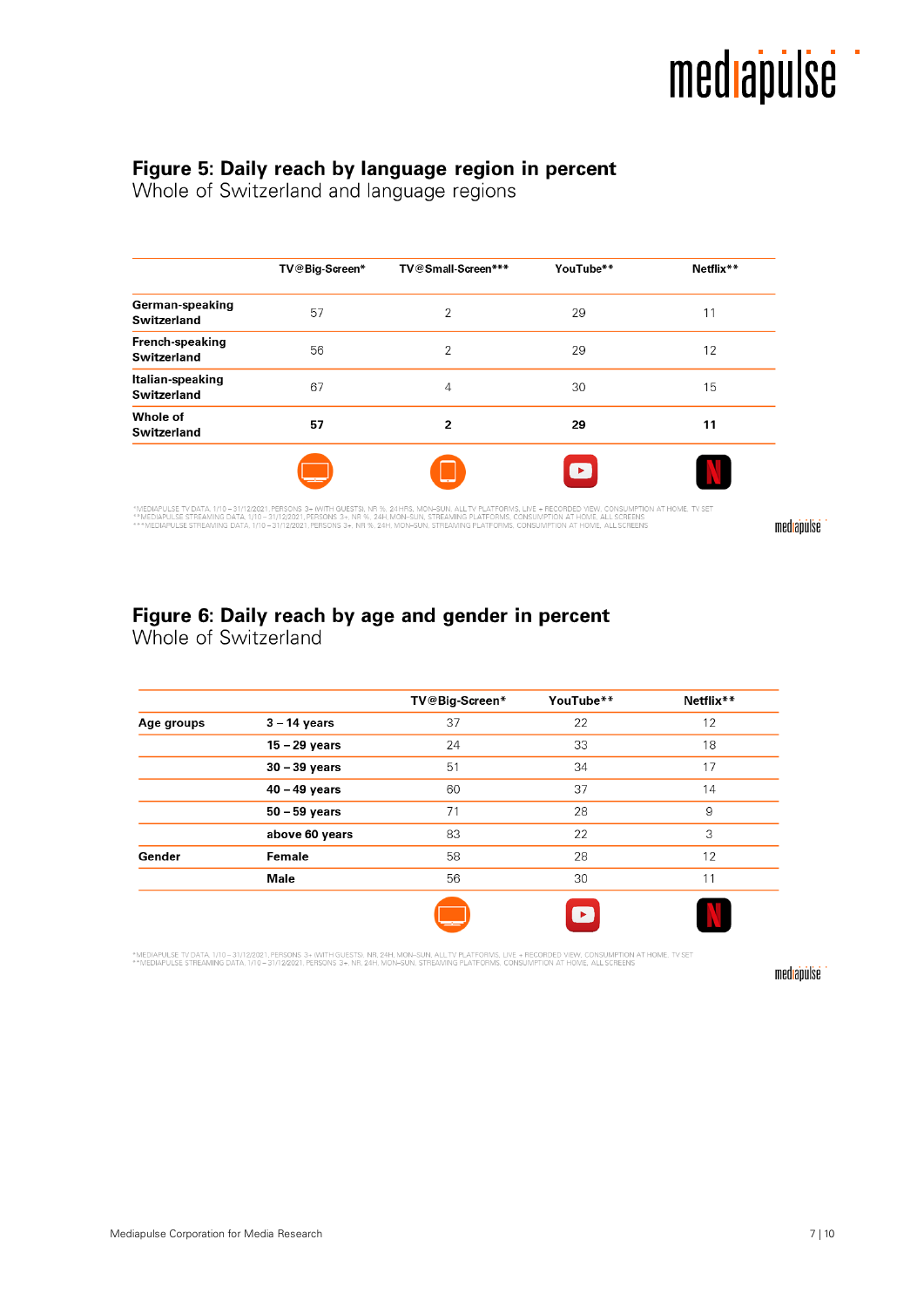### Figure 7: Daily reach by end device in percent

Whole of Switzerland

|               |               | YouTube*  | Netflix*       | TV          |
|---------------|---------------|-----------|----------------|-------------|
| <b>Device</b> | <b>TV Set</b> | 3         | 6              | $57**$      |
|               | Smartphone    | 19        | $\overline{4}$ | $1 * * * *$ |
|               | PC / Tablet   | 11        | $\overline{2}$ | $1 * * * *$ |
|               |               | $\bullet$ | W              | ╼           |

\* MEDIAPULSE STREAMING DATA, 1/10–31/12/2021.PERSONS 3+, NR, 24H, MON–SUN, STREAMING PLATFORMS, CONSUMPTION AT HOME, ALL SCREENS<br>\*\* MEDIAPULSE TV DATA, 1/10–31/12/2021.PERSONS 3+, WITH GUESTS), NR, 24H, MON–SUN, ALLTV PLAT

mediapulse

### *3.3. Exposure Time and Viewing Time*

During the fourth quarter of 2021, people who switch on the TV set on an average day spend an average of 207 minutes watching TV (Figure 8). In contrast, those who watch TV programmes via other end devices do so for only 74 minutes. Netflix users spend 71 minutes per day on Netflix services. YouTube users watch videos for 55 minutes per day.

Calculating the duration of use not only for the effective users of the respective offerings, but for all persons in the population, the viewing time provides a value that allows both a direct comparison between the different offerings and the accumulation of minutes of use. From this perspective, we can generally conclude that a person watches 143 minutes of TV, YouTube or Netflix per day in the fourth quarter of 2021. From this total consumption, 119 minutes or 83 percent are spent watching TV, almost exclusively on a conventional TV set. YouTube follows far behind with a viewing time of 16 minutes (11 percent) and Netflix with 8 minutes per person.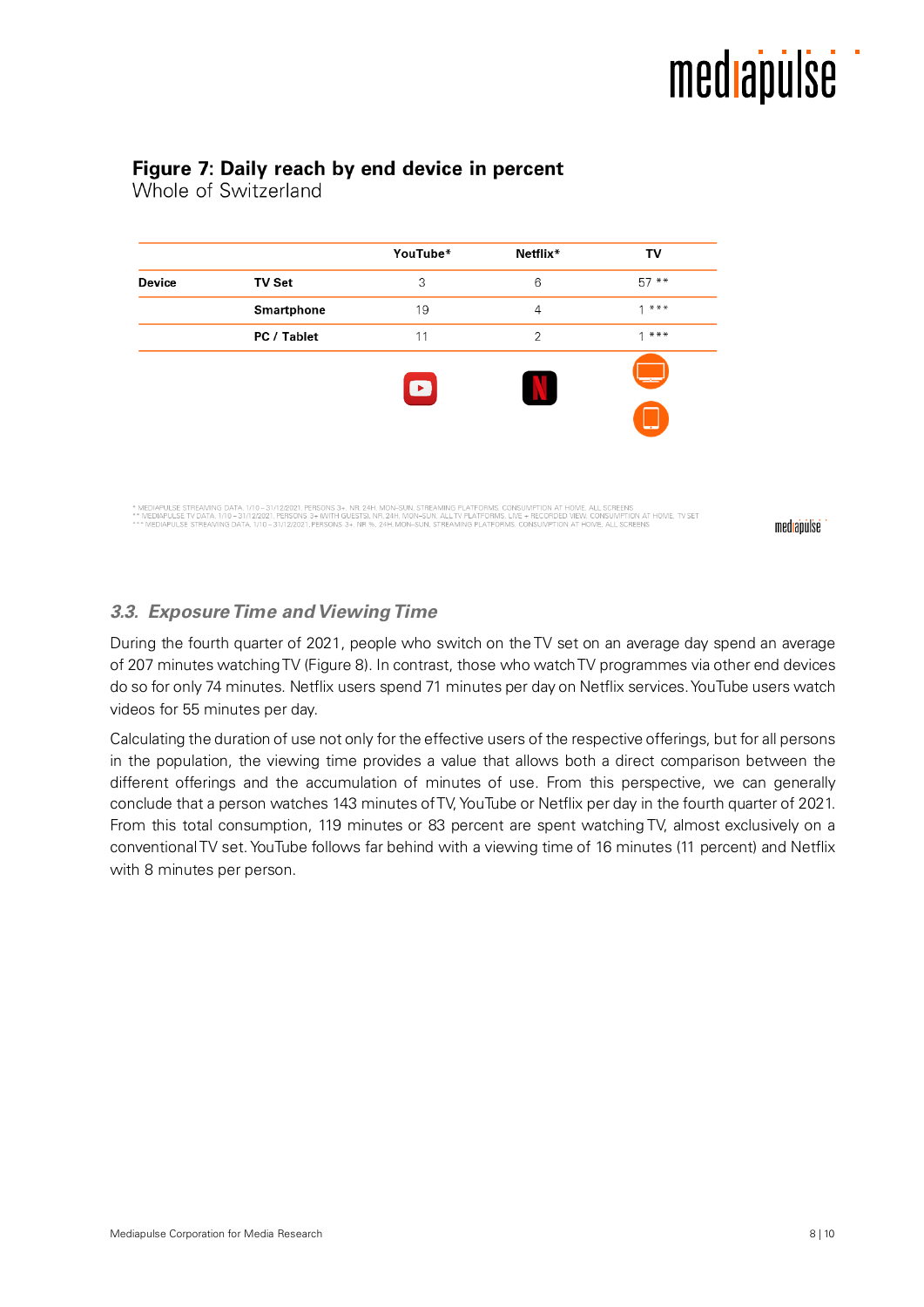## medlapulse



### Figure 8: Daily exposure and viewing time in minutes

Whole of Switzerland

### **4. Conclusion**

The data on the consumption of video offerings in Swiss TV households collected by Mediapulse since the beginning of 2021 and published in four quarterly reports provides an overall very stable picture of the market relevance of various video offerings. While platforms such as Disney+, Amazon Prime or AppleTV+, as well as TV consumption beyond the conventional TV set are only marginally widespread, the YouTube video platform and the Netflix streaming service have firmly established themselves in Swiss households and are currently the only two serious video competitors to television. YouTube stands out with a reach of a good 30 percent. Netflix reaches significantly fewer consumers in comparison, but is able to retain them longer than the Google subsidiary. Nevertheless, both providers have so far been clearly overshadowed by the established video medium. If there were a joint market of TV, YouTube and Netflix, it would be dominated by TV with a market share of 83 percent.

### **5. Short description of method**

| Universe:                  | Persons aged three and over in private households with at least one TV set                                   |
|----------------------------|--------------------------------------------------------------------------------------------------------------|
| Universe size:             | $~1$ 7.5 million persons                                                                                     |
| Sample size:               | 1'870 households comprising some 4,300 persons                                                               |
| Number of online devices:  | $\sim$ 10'000 (desktops, laptops, tablets, smartphones, connected TVs)                                       |
| Method:                    | Continuous technical measurement based on audio matching (TV set) or<br>router meter (TV set and non-TV set) |
| Context of consumption:    | General within households (at-home focus)                                                                    |
| Research service provider: | Kantar Media Switzerland                                                                                     |